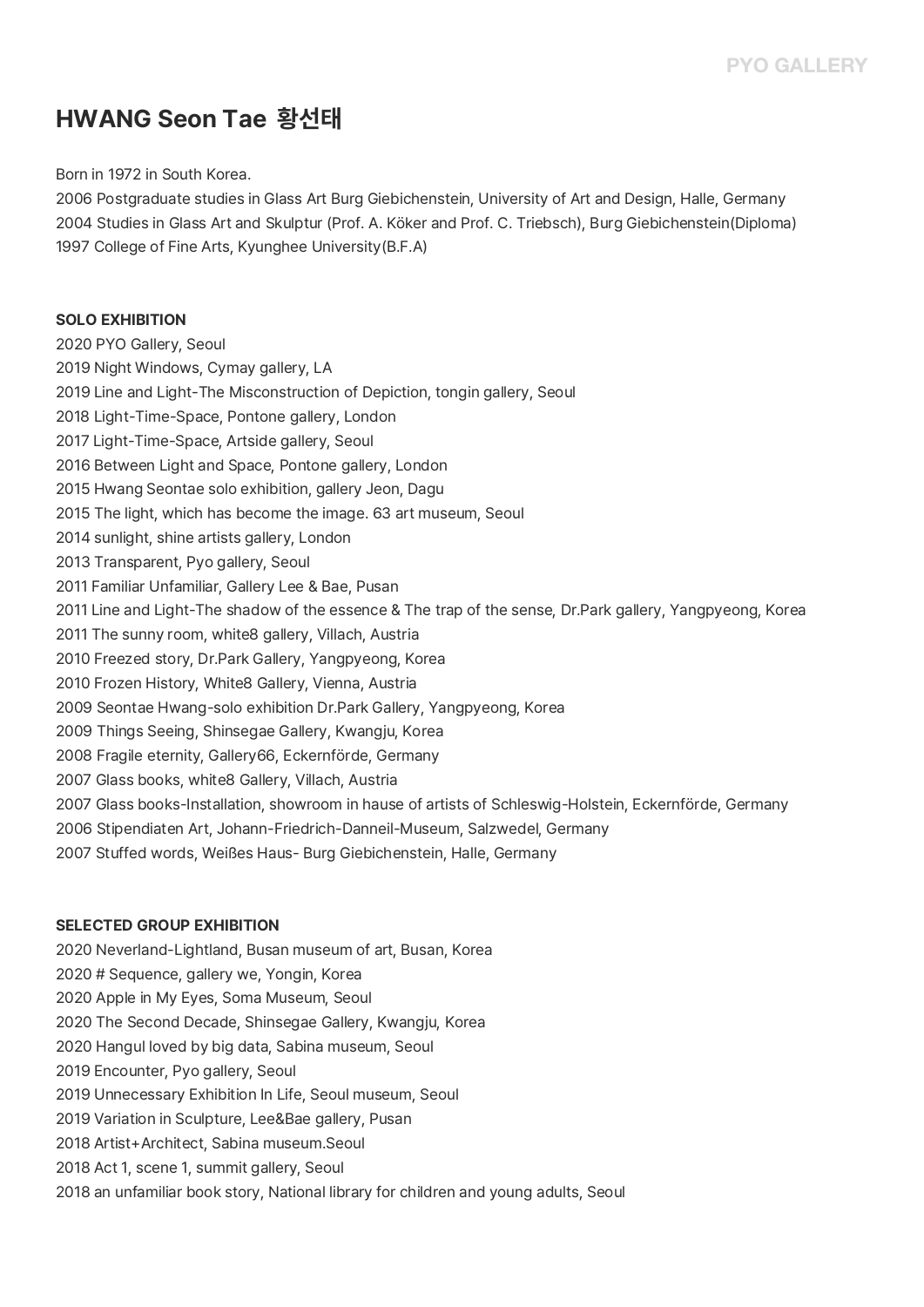## **PYO GALLERY**

2018 the phase of light, whiteblock gallery, Paju 2018 畵畵-遊流山水-roam around Seoul, Seojong artcenter, Seoul 2018 Light, Line and Blur... choeunsook gallery, Seoul 2018 Unfinished landscape, STMAk, Seoul 2017 Places and Spaces, Cmay gallery, LA, USA 2017 Trick, shinsaegae gallery, Inchon, Korea 2017 Spring, a comma, the beginning of leisure' Aramnuri museum, GoYang, Korea 2017 evergreen everblue, the trinity gallery, Seoul, Korea 2017 When it's quiet, gainable, Bul-il museum, Seoul 2016 optical guidance, Krimson gallery, Seoul 2016 Invite to Coffee Room, Kangneung Museum of Art, Kangneung 2016 An Eye for Art, soul art space, Pusan 2015 When Every Day Reveals Itself from Out of the Blue, Art Center White Block, Paju 2015 Master of Light, Albermarle gallery, London 2015 Art go into the book., Kyobo art space, Seoul 2014 '物質 magic ilwoo space, Seoul 2014 'Space:Life & Routine' choi junga gallery, Seoul 2014 Reminiscencing, gallery form, Pusan 2014 春夜喜雨, gallery art & summer, Pusan 2014 Sense of Perspective\_Hwang, Seontae/Min, Seongsik, superior gallery, Seoul 2014 Draw the space with the line, S+gallery, Busan 2013 Dual exhibition-Seontae hwang, junho song, Pyo gallery, Korea 2013 Portraits On the Road to..., white8 gallery, Vienna 2013 Korean Collective, shineartists gallery, London 2013 G.P.S. Art Navigator, gallery purple studio, Namyangju, Korea 2013 Real? Real!, gallery H, Ulsan 2012 Love ist 37.5, Ganaart gallery, Seoul, Korea 2012 Reality Equals Dream, ion art gallery, Singapore 2012 Momentary, JangHeung artpark, Yangju 2012 A Magic Moment, Leonhard Ruethmueller gallery, Basel 2012 Life In The Realm of Fantasy, vit gallery, Seoul 2012 Un Lieu De La Memorie, BJN gallery, Seoul 2012 Healing Camp, Ganagallery, Seoul 2012 Wavelength of light, Lina gallery, Seoul 2012 From Cover to Cover, Park Ryu Sook gallery, Seoul,Korea 2012 Autumn- Lost in Meditation, Lotte gallery, An-Yang, Korea 2012 Artist books, Shinsaegae gallery, Korea 2012 Artistic Period, interalia, Seoul, Korea 2012 Revenge of mimesis, Adamas253 gallery, Korea 2011 Korean Collective Basel 2011, Art Center Halle33, Basel, Swiss 2011 The purpose of life, POMA, Pohang, Korea 2011 Color series-Black and white, gallery cola, Seoul, Korea 2011 a cup of rest-a cup of smile, resort Villa32, GaPyeong, Korea 2011 In Touch With Nature, gallerySP, Seoul, Korea 2011 The aesthetics of something small, Art-User gallery, Seoul, Korea